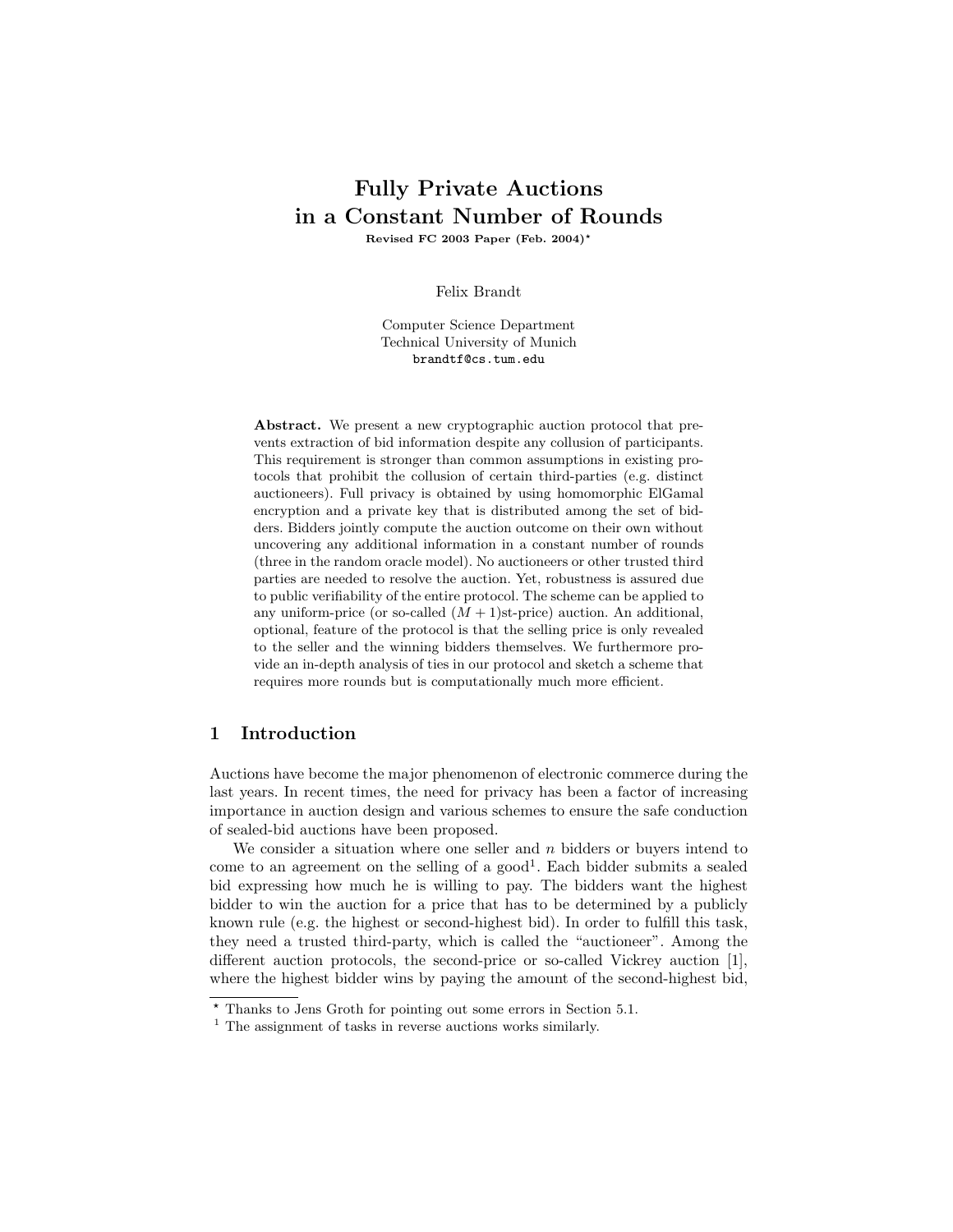has received particular attention in recent times because it is "strategy-proof". i.e., bidders are always best off bidding their private valuation of a good. This is a huge advantage over first-price auctions, where bidders have to estimate the other bidders' valuations when calculating their bid. However, despite its impressive theoretical properties, the Vickrey auction is rarely used in practice. It is generally agreed [2–4] that the Vickrey auction's sparseness is due to two major reasons: the *fear of an untruthful auctioneer* and the *reluctance of bidders* to reveal their true valuations. The winner of an auction has to doubt whether the price the auctioneer tells him to pay is actually the second-highest bid. The auctioneer could easily make up a "second-highest" bid to increase his (or the seller's) revenue. In addition to a possibly insincere auctioneer, bidders have to reveal their valuations to the auctioneer. There are numerous ways to misuse these values by giving them away to other bidders or the seller [5–7]. It remains in the hands of the auctioneer whether the auction really is a sealed-bid auction.

The proposed protocol removes both crucial weaknesses of the Vickrey auction by omitting the auctioneer and distributing the calculation of the selling price on the bidders themselves. No information concerning the bids is revealed unless all bidders share their knowledge, which obviously uncovers all bids in any auction protocol. Furthermore, our protocol is applicable to a generalization of the Vickrey auction called uniform-price or  $(M + 1)$ st-price auction. In an  $(M + 1)$ st-price auction, the seller offers M identical items and each bidder intends to buy one of them. It has been proven that it is a strategy-proof mechanism to sell those items to the  $M$  highest bidders for the uniform price given by the  $(M + 1)$ st highest bid [1, 8]. The Vickrey auction is just a special case of this mechanism for the selling of single goods  $(M = 1)$ .

Thus, our main contribution is a verifiable protocol for n participants, each having a secret value, that only reveals the  $(M + 1)$ st highest value to the M participants who possess higher values.

The remainder of this paper is structured as follows. Section 2 summarizes existing efforts in the field of cryptographic auction protocols. Section 3 defines essential attributes that ensure a secure and private auction conduction and Section 4 introduces "bidder-resolved auctions". In Section 5, we propose a bidder-resolved  $(M + 1)$ st-price auction protocol. The paper concludes with an overview of the protocol's complexity and a brief outlook in Section 6.

# 2 Related Work

There has been a very fast-growing interest in cryptographic protocols for auctions during the last years. In particular, Vickrey auctions and recently the more general  $(M+1)$ st-price auctions attracted much attention. Starting with the work by Franklin and Reiter [9], which introduced the basic problems of sealed-bid auctions, but disregarded the privacy of bids after the auction is finished, many secure auction mechanisms have been proposed, e.g. [7, 10–26].

When taking away all the protocols that (in their current form) are only suitable for the secure execution of first-price auctions or reveal (partial) information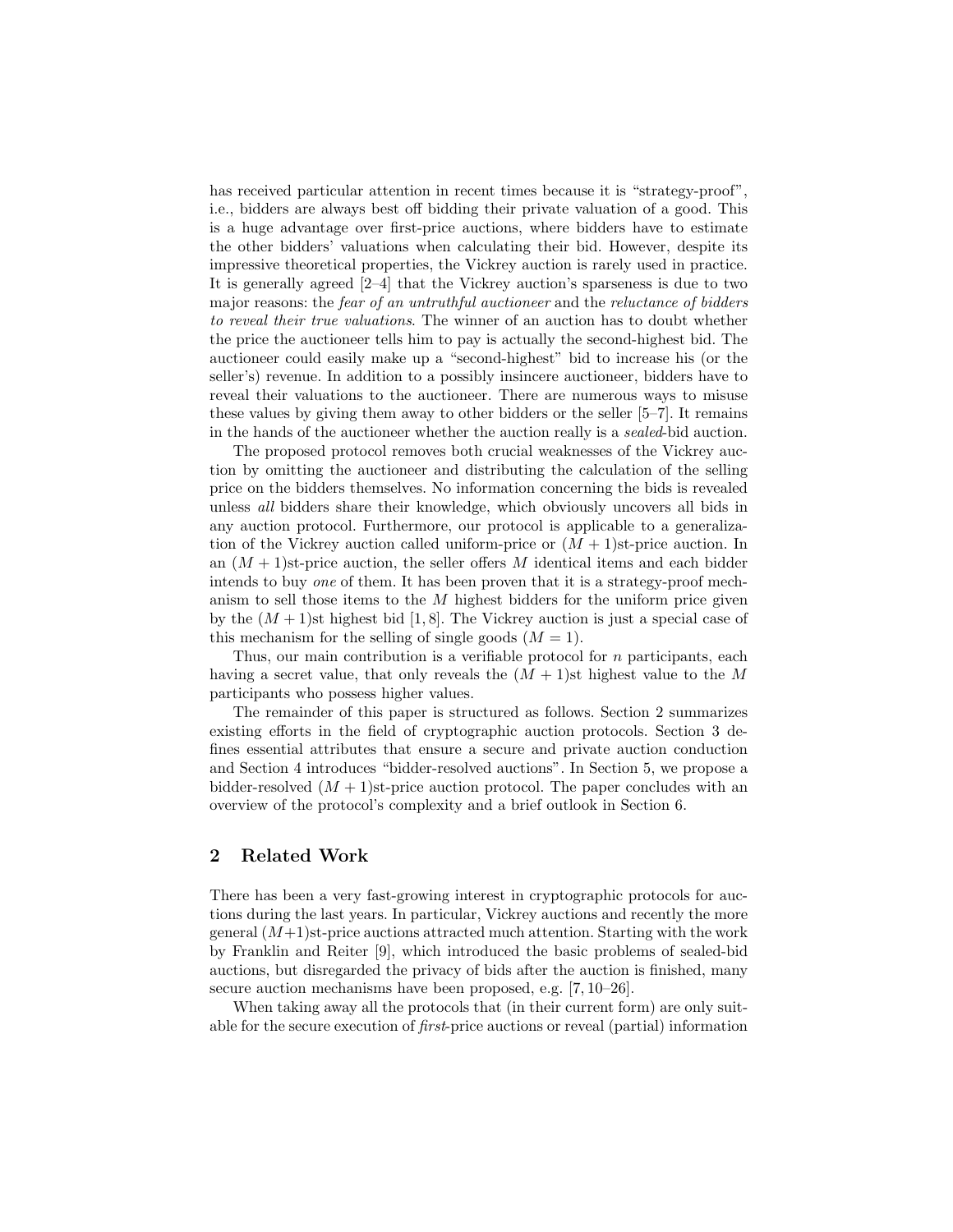after the auction is finished  $[7, 9, 11, 15, 19, 22, 23, 27, 25, 26]$ , the remaining work can be divided into two categories.

Most of the publications rely on threshold computation that is distributed among auctioneers [14, 16–18, 24]. This technique requires m auctioneers, out of which a fraction (mostly a majority) must be trustworthy. Bidders send shares of their bids to each auctioneer. The auctioneers jointly compute the selling price without ever knowing a single bid. This is achieved by using techniques like verifiable secret sharing and secure multiparty function evaluation. However, a collusion of, e.g., three out of five auctioneer servers can already exploit the bidders' trust. We argue that distributing the trust onto several distinct auctioneers does not solve the privacy problem, because you can never rule out that some of them, or even all of them, collude.

The remaining auction protocols prune the auctioneer's ability to falsify the auction outcome and reveal confidential information by introducing a new thirdparty that is not fully trusted. However, all of these approaches make weak assumptions about the trustworthiness of this third-party. In [12, 13] the thirdparty may not collude with any participating bidder; in [20, 21] it is prohibited that the third-party and the auctioneer collude. A recent scheme [10] uses a homomorphic, indistinguishable public-key encryption scheme like ElGamal to compute on encrypted bids. However, the private key is either held by a trusted third-party or is shared among a set of confidants which makes the protocol as safe as the ones using several auctioneers (see Section 4 for information on how this scheme can be distributed on bidders).

Concluding, all present work on secure auctions more or less relies on the exclusion of third-party collusion, may it be auctioneers or other semi-trusted institutions. Additionally, many of the existing schemes publicly announce the winner's identity and all of them declare the selling price rather than making this information only visible to the seller and the winners.

# 3 General Assumptions

This section specifies demands that a secure auction protocol has to meet. Furthermore, we make several rigorous assumptions about auction participants and collusions between them. The required properties for safe conductions of sealedbid auctions can be divided into two categories.

#### Privacy No information concerning bids and the corresponding bidders' identities is revealed during and after the auction.

The only information that naturally has to be delivered is the information that is needed to carry out the transaction, i.e., the winning bidders and the seller learn the selling price and the seller gets to know the winners' identities. As [27] pointed out, anonymity of the winners is crucial. Otherwise, a bidder that breaks a collusive agreement could be identified by his partners. [11] introduced the property of "receipt-freeness" in the context of auctions.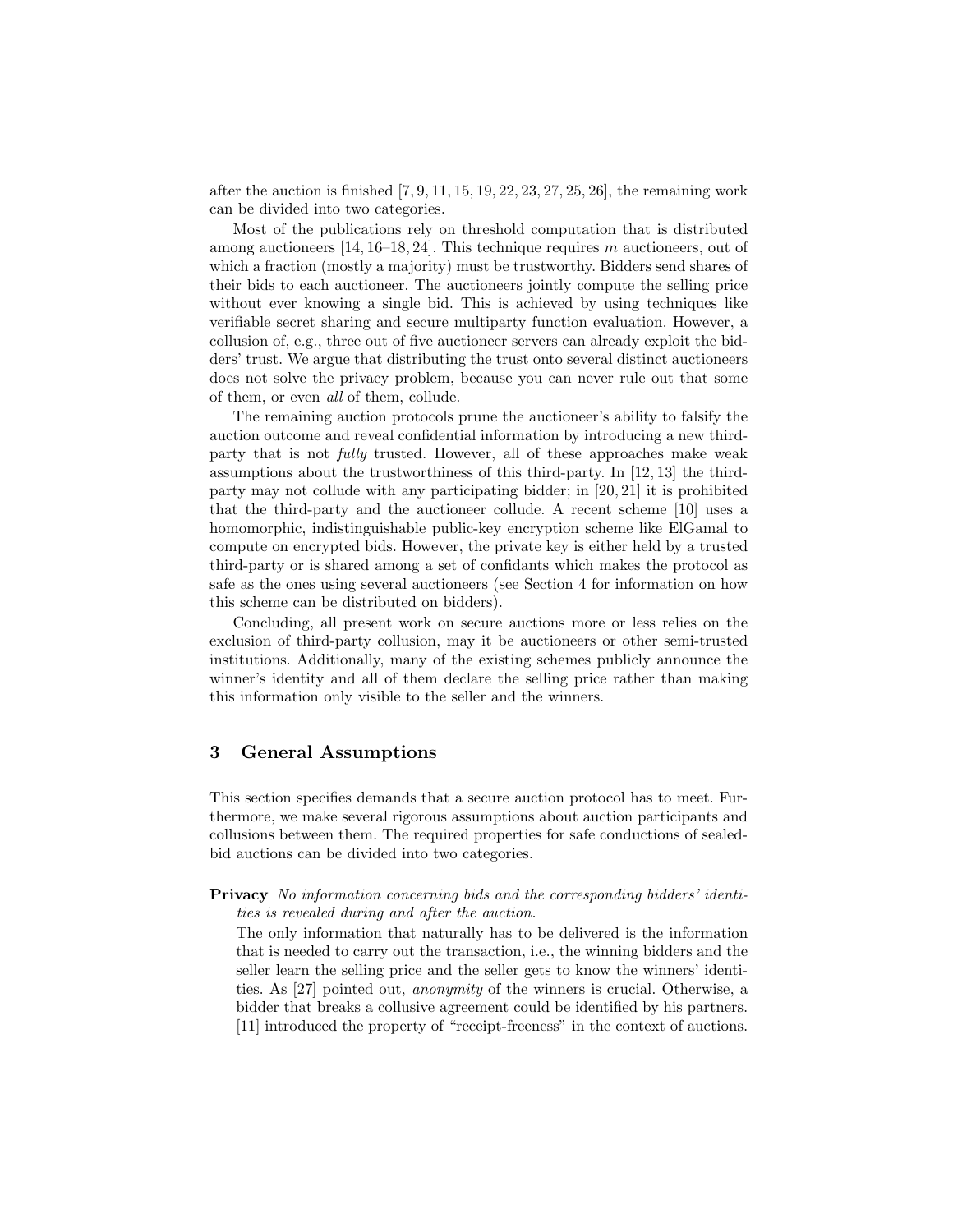It prevents bidders from proving their bidding prices in order to circumvent bid-rigging. Our protocol is not receipt-free as this would heavily affect efficiency and because receipt-freeness requires untappable channels.

Privacy, as we understand it, implies that no information on any bid is revealed to the public, in particular no bid statistics (e.g. the amount of the lowest bid or an upper bound for the highest bid) can be extracted.

- Correctness The winner and the selling price are determined correctly.
	- This requirement includes non-repudiation (winning bidders cannot deny having made winning bids) and the immutability of bids. Robustness (no subset of malicious bidders can render the auction outcome invalid) also belongs to this category (see Section 4).

Privacy and correctness have to be ensured in a hostile environment as we allow every feasible type of collusion. We assume that up to  $n-1$  bidders might share their knowledge and act as a team. This implies that each bidder can have arbitrarily many bidder sub-agents, controlled by him. Besides, the seller might collude with bidders, and any number of auctioneers or other third parties might collude and are therefore not trustworthy. We assume the standard model of a secure broadcast channel.

### 4 Bidder-resolved Auctions

According to the assumptions of the previous section, bidders cannot trust any third-party. We therefore distribute the trust onto the bidders themselves. This allows us to set a new standard for privacy. In a scenario with  $m$  auctioneers it cannot be ruled out that all of them collude. However, when distributing the computation on  $n$  bidders, we can assume that *all* bidders will never share their knowledge due to the competition between them. If they did, each of them would completely abandon his own privacy, resulting in a public auction. We therefore argue, that only bidder-resolved auctions provide full privacy, i.e., no information on any bid can be retrieved unless all bidders collude. Full privacy can be interpreted as  $(n-1)$ -privacy or  $(n, n)$ -threshold privacy.

It is difficult to assure robustness in bidder-resolved auctions. However, verifiability can be used to provide what we call weak robustness, so that malicious bidders will be detected immediately (without additional communication and information revelation) and can be excluded from the set of bidders. The protocol can then be restarted with the remaining bidders proving that their bids did not change<sup>2</sup>. This guarantees termination (after at most  $n - M$  iterations) and correctness (if we agree that the removal of malicious bidders (and their bids) does not violate correctness). As malicious bidders can easily be fined and they do not gain any information, there should be no incentive to perturb the auction and we henceforth assume that a single protocol run suffices.

<sup>&</sup>lt;sup>2</sup> This is not mandatory as their should be no reason to strategically change a bid after a bidder has been excluded (assuming the private-value model).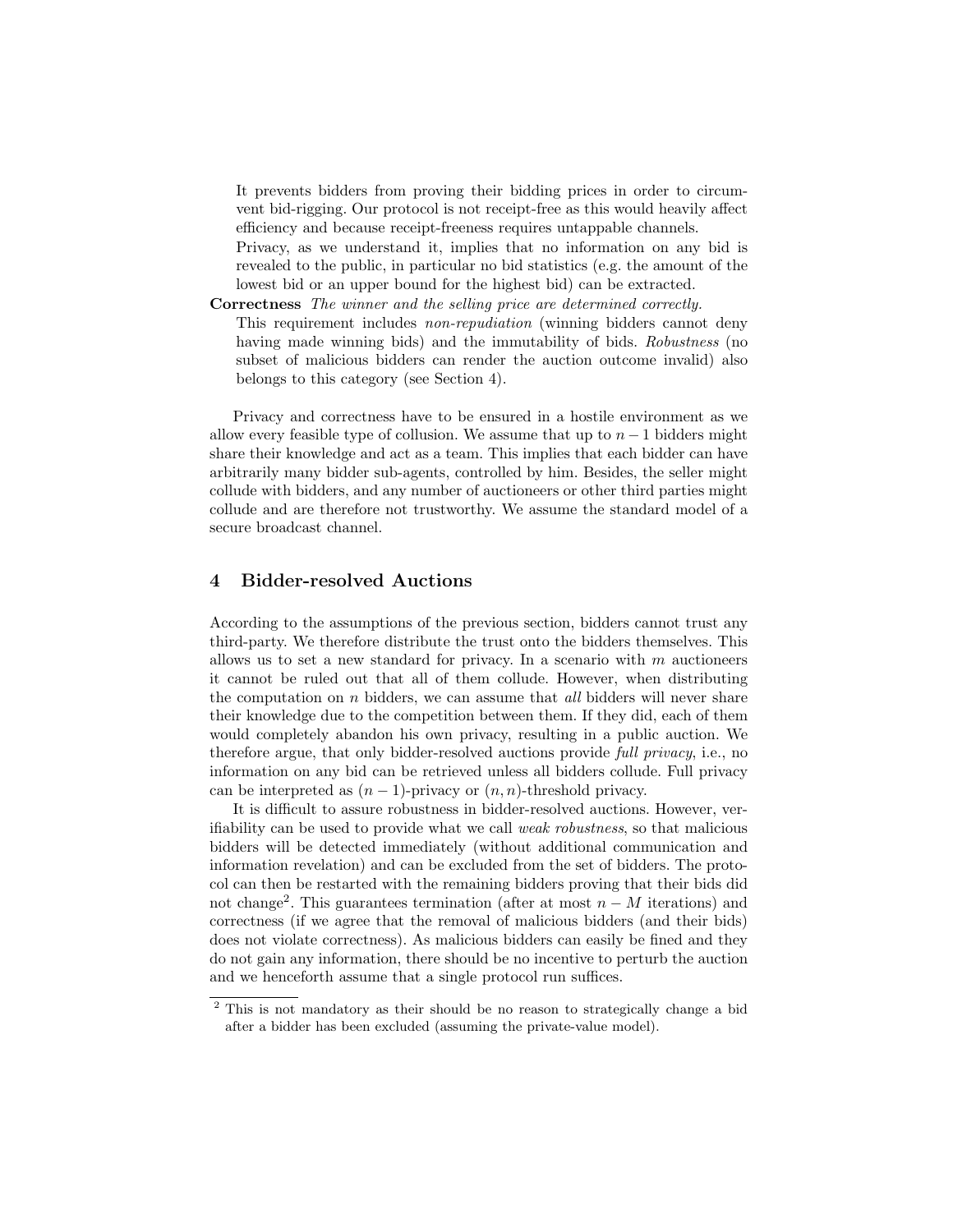Public verifiability of the protocol is sufficient to provide weak robustness and verifiability can be easily achieved by using zero-knowledge proofs. Unfortunately, when abandoning (strong) robustness, we also lose "fairness". Typically, in the end of a protocol run, each participant holds a share of the result. As simultaneous publication of these shares is impossible, a malicious agent might quit the protocol after having learned the result but before others were able to learn it. There are various techniques to approximate fairness by gradually releasing parts of the secrets to be swapped. Another possibility is to introduce a third-party that publishes the outcome after it received all shares. This thirdparty does not learn confidential information. It is only assumed not to leave the protocol prematurely. We believe that in auctions with a single seller, it is practical to assign this role to the seller. This obviously leaves the possibility of a "cheating seller" who quits the protocol after having learned the (possibly unsatisfying) result. However, such a seller could be forced to sell the good for the resulting price as bidders can compute the auction outcome on their own (or with another fairness-providing third party).

The naive approach to build a Boolean circuit that computes the auction outcome on binary representations of bids by applying a general multiparty computation (MPC) scheme is not feasible as those schemes are quite inefficient and the circuit depth, and thus the round complexity, depends on the number of bidders and the bid size. Like many other existing schemes, we therefore use an ordered set of k possible prices (or valuations)  $(p_1, p_2, \ldots, p_k)$ . This results in linear computational complexity but enables special purpose protocols that do not require a general MPC scheme. In fact, our protocol has constant round complexity because it only uses additions and no multiplications.

A framework for bidder-resolved auction protocols could look like this:

- The seller publicly announces the selling of a certain good by publishing
	- the good's description,
	- the amount of units to be sold,
	- the registration deadline.
	- lower and upper bounds of the valuation interval, and
	- a function that prescribes how and how many valuations  $(p_1, p_2, \ldots, p_k)$ are distributed among that interval subject to the number of bidders  $n$ (enabling linear, logarithmic, or any other form of scaling)
	- on a blackboard.
- Interested bidders publish their id's on the blackboard.
	- $-$  registration deadline  $-$
- The bidders jointly compute the winners and the selling price.

A threshold-scheme providing t-resilience is not appropriate when information is shared among bidders, as any group of bidders might collude due to the assumptions of the previous section. As a consequence, we cannot simply adapt existing auction protocols that were designed for multiple auctioneers. Protocols like [14], or [16] rely on information-theoretic secure multiparty computation according to Ben-Or, Goldwasser and Wigderson [28], which provides at most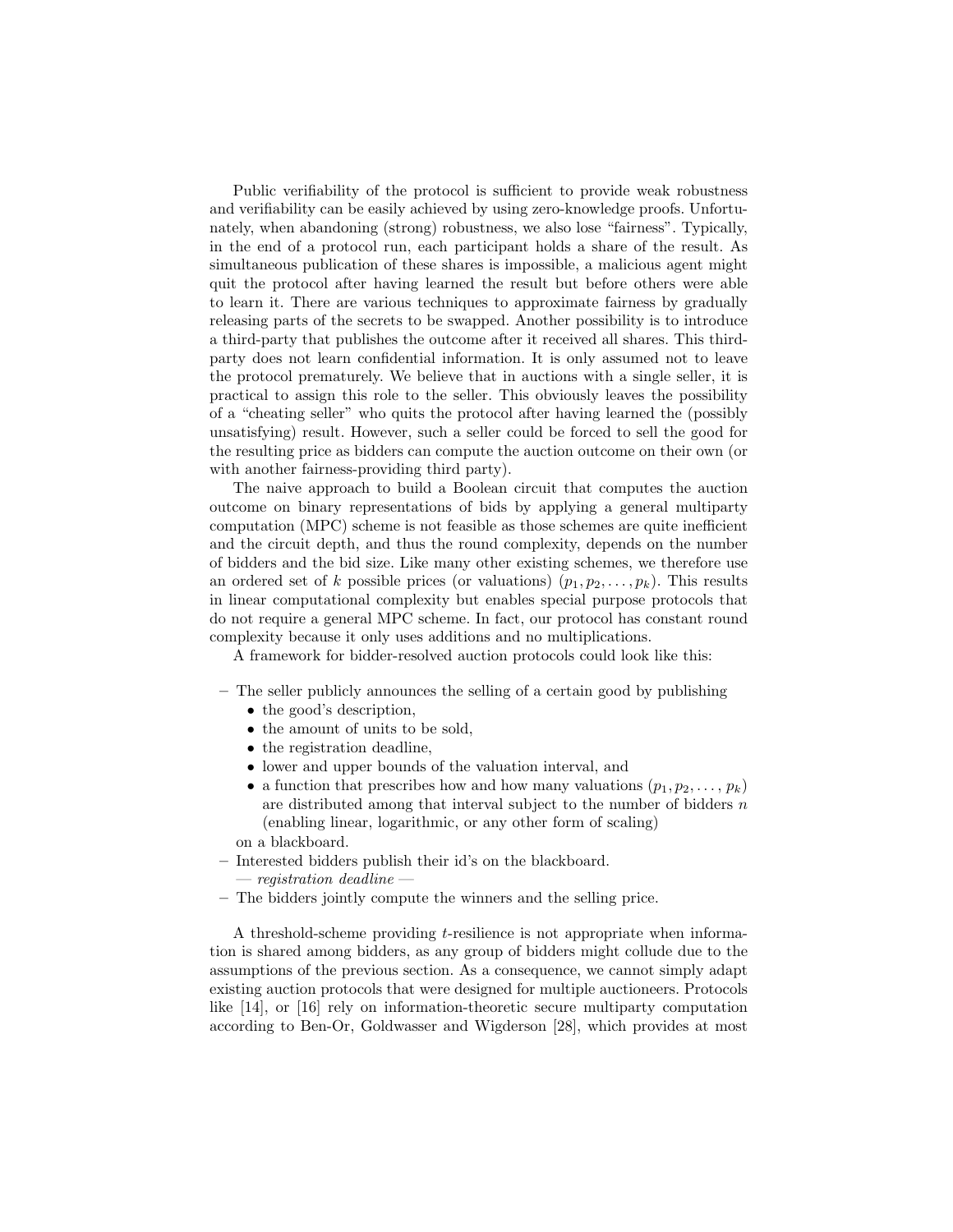insufficient  $\lfloor \frac{n-1}{2} \rfloor$ -privacy due to the multiplication of degree *n* polynomials. Another recent protocol by Abe and Suzuki [10] uses verifiable mix and match [15] of ElGamal ciphertexts assuming an honest majority due to robustness requirements. When relaxing these requirements in order to realize a bidderresolved protocol and discarding binary search to minimize the round complexity, mixing would still require  $\mathcal{O}(n)$  rounds. With further changes that enable privacy of the selling price, the computational and message complexity per bidder would be  $\mathcal{O}(nkM \log(M))$ , which is fairly good as M is negligibly small in many cases (e.g. in a Vickrey auction). However, the number of rounds depends on the number of bidders n.

# 5 Protocol Description

We will use an additive vector notation to describe our approach. The actual implementation described in Section 5.1, however, will take place in a multiplicative group using ElGamal encryption with a public key that is jointly created by all bidders.

Each bidder sets the bid vector<sup>3</sup>

$$
\bm{b}_i = (b_{i1}, b_{i2}, \dots, b_{ik}) = (\underbrace{0, \dots, 0}_{b_i-1}, Y, \underbrace{0, \dots, 0}_{k-b_i})
$$

according to his bid  $b_i \in \{1, 2, ..., k\}$ , publishes its encryption, and shows its correctness by proving  $\forall j \in \{1, 2, ..., k\} : b_{ij} \in \{0, Y\}$  and  $\sum_{j=1}^{k} b_{ij} = Y$  in zero-knowledge manner (like in [10]).  $Y \neq 0$  is a generally known group element, e.g. 1.

The homomorphic encryption scheme allows verifiable computation of linear combinations of secrets in a single round. When computing on vectors of homomorphically encrypted values (like  $b_i$ ), this means that besides addition and substraction of (encrypted) vectors, multiplication with (known) matrices is feasible. For example, the "integrated"[10] bid vector

$$
b'_{i} = (\underbrace{Y, \ldots, Y}_{b_{i}}, \underbrace{0, \ldots, 0}_{k-b_{i}}) = (b_{i1} + b'_{i2}, b_{i2} + b'_{i3}, \ldots, b_{ik})
$$

can be derived by multiplying the bid vector with the  $k \times k$  lower triangular matrix  $\mathsf{L}$   $(b_i' = \mathsf{L} \dot{b}_i)$ .

$$
L = \begin{pmatrix} 1 & 0 & \cdots & 0 \\ \vdots & \ddots & \ddots & \vdots \\ \vdots & & \ddots & 0 \\ 1 & \cdots & \cdots & 1 \end{pmatrix}
$$
 (lower triangular matrix)

<sup>&</sup>lt;sup>3</sup> To save space, vector components are listed horizontally (bottom-up).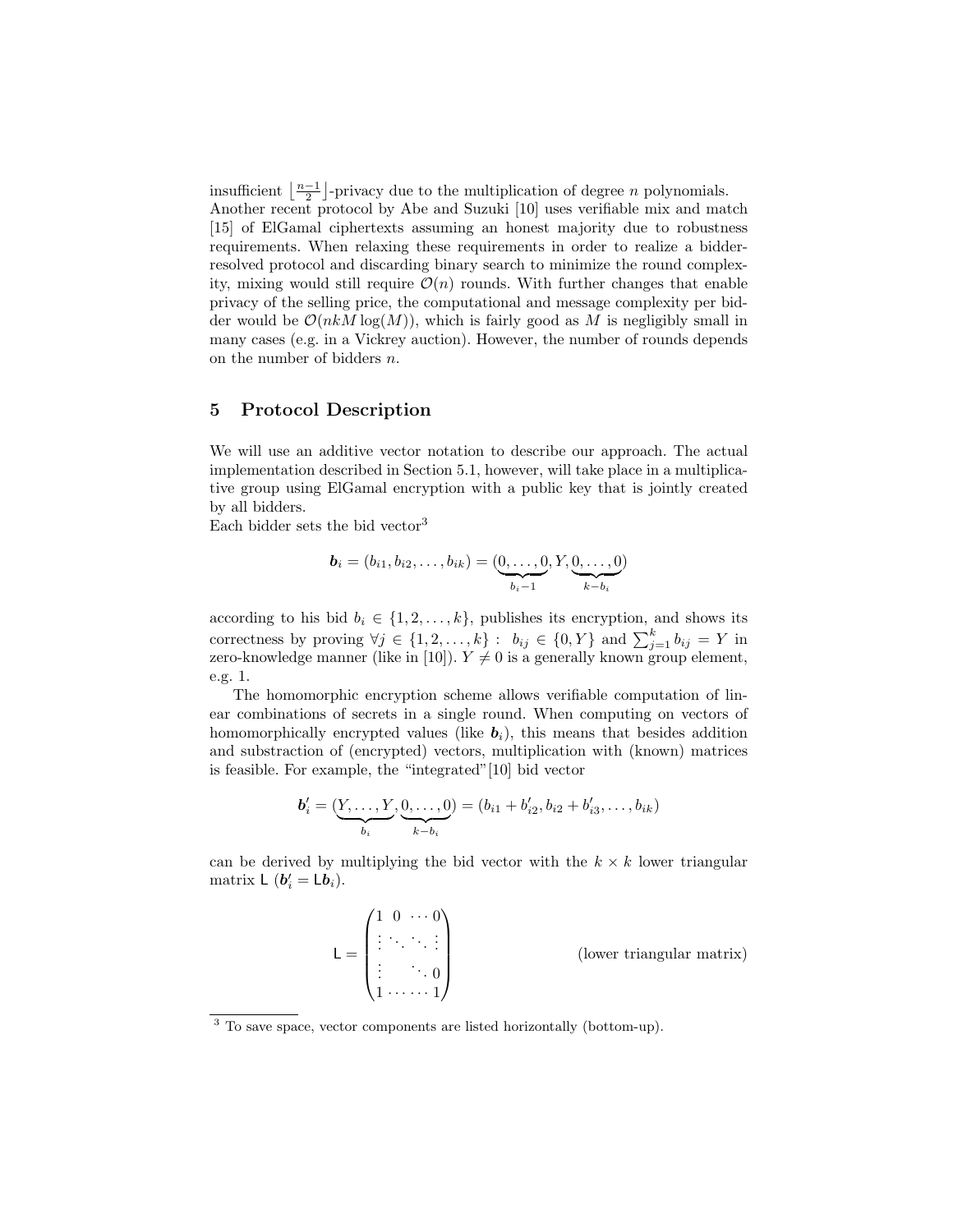Multiplying a vector with  $L - I$ , where I is the  $k \times k$  identity matrix, yields  $b_i'$  shifted down by one component.

$$
I = \begin{pmatrix} 1 & 0 & \cdots & 0 \\ 0 & 1 & \ddots & \vdots \\ \vdots & \ddots & \ddots & 0 \\ 0 & \cdots & 0 & 1 \end{pmatrix}
$$
 (identity matrix)

If we sum up all integrated bid vectors and down-shifted integrated bid vectors, we obtain a vector that has the following structure (let us for now disregard the possibility of equal bids, we will refer to this case in Section 5.2).

$$
(2L - I) \sum_{i=1}^{n} b_i = (\ldots, 6Y, \ldots, 6Y, 5Y, 4Y, \ldots, 4Y, 3Y, 2Y, \ldots, 2Y, Y, 0, \ldots, 0)
$$

The position of the (single) component that equals 3Y denotes the second-highest bid, 5Y the third-highest bid, and so forth. Subtracting  $(2M + 1)Ye$  with  $e =$  $(1, \ldots, 1)$ , thus yields a vector in which the component, that refers to the amount of the  $(M + 1)$ st highest bid, is 0. All other components are not 0.

As we intend to create personal indicators for each bidder, we mask the resulting vector so that only winning bidders can read the selling price. This is achieved by adding  $\mathsf{U}\boldsymbol{b}_i$ .

$$
= \begin{pmatrix} 1 & \cdots & \cdots & 1 \\ 0 & \ddots & & \vdots \\ \vdots & \ddots & \ddots & \vdots \\ 0 & \cdots & 0 & 1 \end{pmatrix}
$$
 (upper triangular matrix)

For an arbitrary bidder a, the vector  $(2l - l) \sum_{i=1}^{n} b_i - (2M + 1)Ye + (2M + 2)Ub_a$ only contains a component equal 0, when a qualifies as a winner of the auction. The position of this component then indicates the selling price.

 $\cup$ 

In order to get rid of all information besides the selling price, each component is multiplied with a different random multiplier  $M_{ij}$  that is jointly created and unknown to any subset of bidders. Finally, each bidder's personal indicator vector is computed according to the following equation.

$$
\mathbf{v}_{a} = \left( (2\mathsf{L} - \mathsf{I}) \sum_{i=1}^{n} \mathbf{b}_{i} - (2M + 1) Y \mathbf{e} + (2M + 2) \mathsf{U} \mathbf{b}_{a} \right) \mathsf{R}_{a}^{*}
$$

$$
\mathsf{R}_{i}^{*} = \begin{pmatrix} M_{ik} & 0 & \cdots & 0 \\ 0 & M_{i,k-1} & \ddots & \vdots \\ \vdots & \ddots & \ddots & 0 \\ 0 & \cdots & 0 & M_{i1} \end{pmatrix} \qquad \text{(random multiplication matrix)}
$$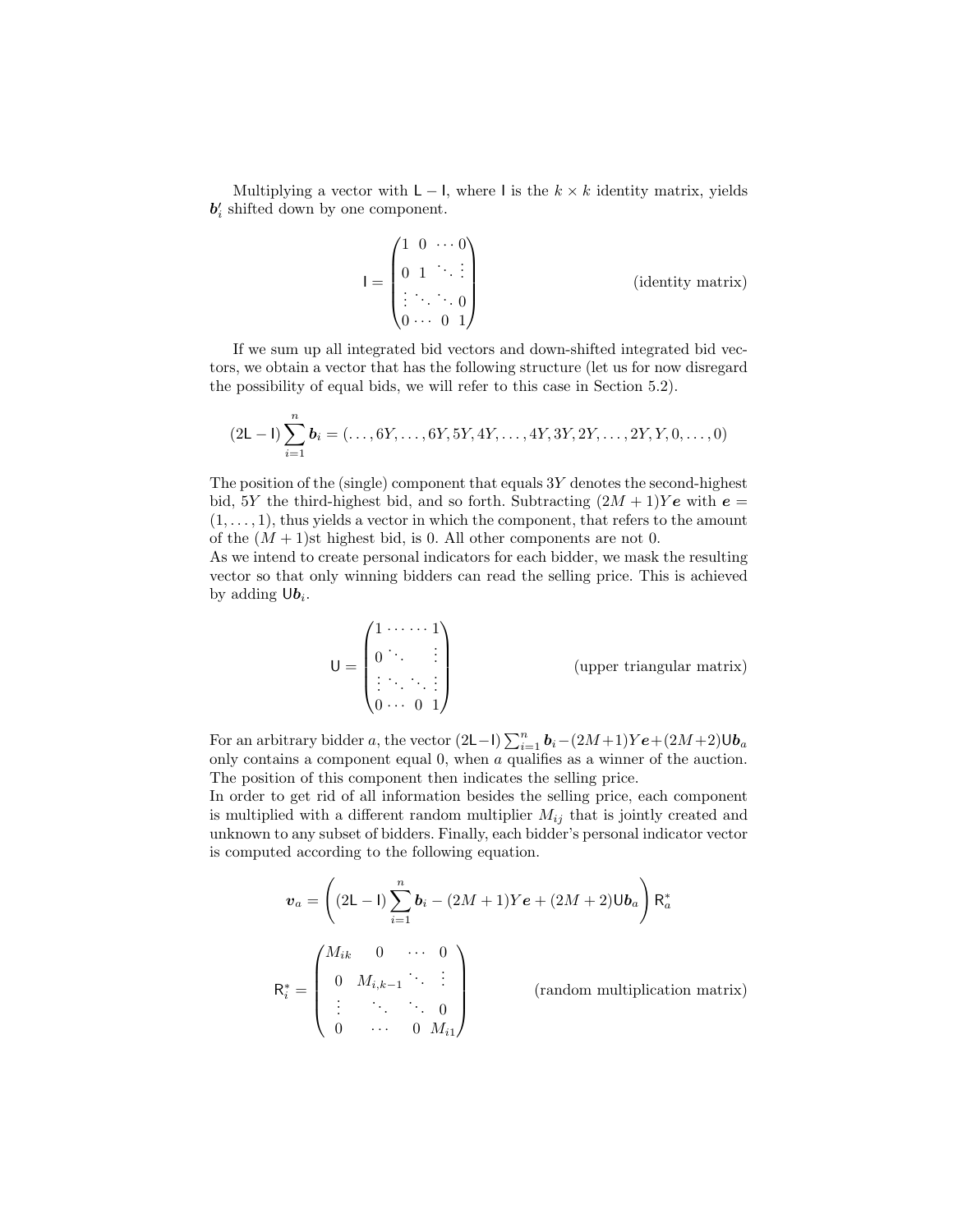Be aware that  $\mathsf{R}_i^*$  does *not* represent a feasible linear operation on encrypted values as the homomorphic property only provides addition, but not multiplication, of secrets. The components  $M_{ij}$  are unknown to bidders. In Section 5.1, we will present a very efficient way to randomize ElGamal encrypted vector components.

The invariant of the "blinding" transformation are components that equal 0. As described before, those components mark the selling price to winning bidders. Only bidder i and the seller get to know  $v_i$ .

$$
v_{ij} = 0 \iff \text{Bidder } i \text{ won and has to pay } p_j
$$

The following simple example for two bidders illustrates the functionality of the protocol. The computations take place in  $\mathbb{Z}_{11}$  and the auction to be conducted is a Vickrey auction  $(M = 1)$ . Bids are  $b_1 = 2$  and  $b_2 = 5$ :  $b_1 =$  $(0, 1, 0, 0, 0, 0),$   $\mathbf{b}_2 = (0, 0, 0, 0, 1, 0)$ . The selling price can be determined by computing

$$
\begin{pmatrix} 1 & 0 & 0 & 0 & 0 \\ 2 & 1 & 0 & 0 & 0 & 0 \\ 2 & 2 & 1 & 0 & 0 & 0 \\ 2 & 2 & 2 & 1 & 0 & 0 \\ 2 & 2 & 2 & 2 & 1 & 0 \end{pmatrix} \begin{pmatrix} 0 \\ 0 \\ 0 \\ 1 \\ 1 \end{pmatrix} + \begin{pmatrix} 0 \\ 1 \\ 0 \\ 0 \\ 0 \end{pmatrix} \end{pmatrix} - \begin{pmatrix} 3 \\ 3 \\ 3 \\ 3 \\ 3 \end{pmatrix} = \begin{pmatrix} 0 \\ 1 \\ 2 \\ 2 \\ 3 \\ 4 \end{pmatrix} - \begin{pmatrix} 3 \\ 3 \\ 3 \\ 3 \\ 3 \end{pmatrix} = \begin{pmatrix} 8 \\ 9 \\ 10 \\ 10 \\ 0 \\ 1 \end{pmatrix}
$$

.

Now, the selling price has to be masked to losing bidders. Bidder 1 is unable to identify the selling price. His indication vector  $(v_1)$  contains random numbers.

$$
\begin{pmatrix} 8 \\ 9 \\ 10 \\ 10 \\ 0 \\ 1 \end{pmatrix} + 4 \begin{pmatrix} 1 & 1 & 1 & 1 & 1 \\ 0 & 1 & 1 & 1 & 1 & 1 \\ 0 & 0 & 1 & 1 & 1 & 1 \\ 0 & 0 & 0 & 1 & 1 & 1 \\ 0 & 0 & 0 & 0 & 1 & 1 \\ 0 & 0 & 0 & 0 & 0 & 1 \end{pmatrix} \begin{pmatrix} 0 \\ 0 \\ 0 \\ 1 \\ 1 \end{pmatrix} = \begin{pmatrix} 8 \\ 9 \\ 10 \\ 10 \\ 0 \end{pmatrix} + \begin{pmatrix} 4 \\ 4 \\ 4 \\ 4 \\ 0 \end{pmatrix} = \begin{pmatrix} 1 \\ 2 \\ 3 \\ 3 \\ 4 \end{pmatrix} \times \mathbb{R}_{\frac{1}{4}}^{*}
$$

Bidder 2's indicator  $v_2$ , however, indicates the selling price at the second component (bottom-up).

$$
\begin{pmatrix} 8 \ 9 \ 10 \ 10 \ 10 \ 1 \end{pmatrix} + 4 \begin{pmatrix} 1 & 1 & 1 & 1 & 1 \\ 0 & 1 & 1 & 1 & 1 \\ 0 & 0 & 1 & 1 & 1 & 1 \\ 0 & 0 & 0 & 1 & 1 & 1 \\ 0 & 0 & 0 & 0 & 1 & 1 \\ 0 & 0 & 0 & 0 & 0 & 1 \end{pmatrix} \begin{pmatrix} 0 \ 1 \ 0 \ 0 \ 0 \end{pmatrix} = \begin{pmatrix} 8 \ 9 \ 10 \ 10 \ 10 \ 0 \end{pmatrix} + \begin{pmatrix} 4 \ 4 \ 0 \ 0 \ 0 \end{pmatrix} = \begin{pmatrix} 1 \ 2 \ 10 \ 10 \ 0 \end{pmatrix} \xrightarrow{\times R_2^*} \begin{pmatrix} \cdot \\ \cdot \\ \cdot \\ 0 \end{pmatrix}
$$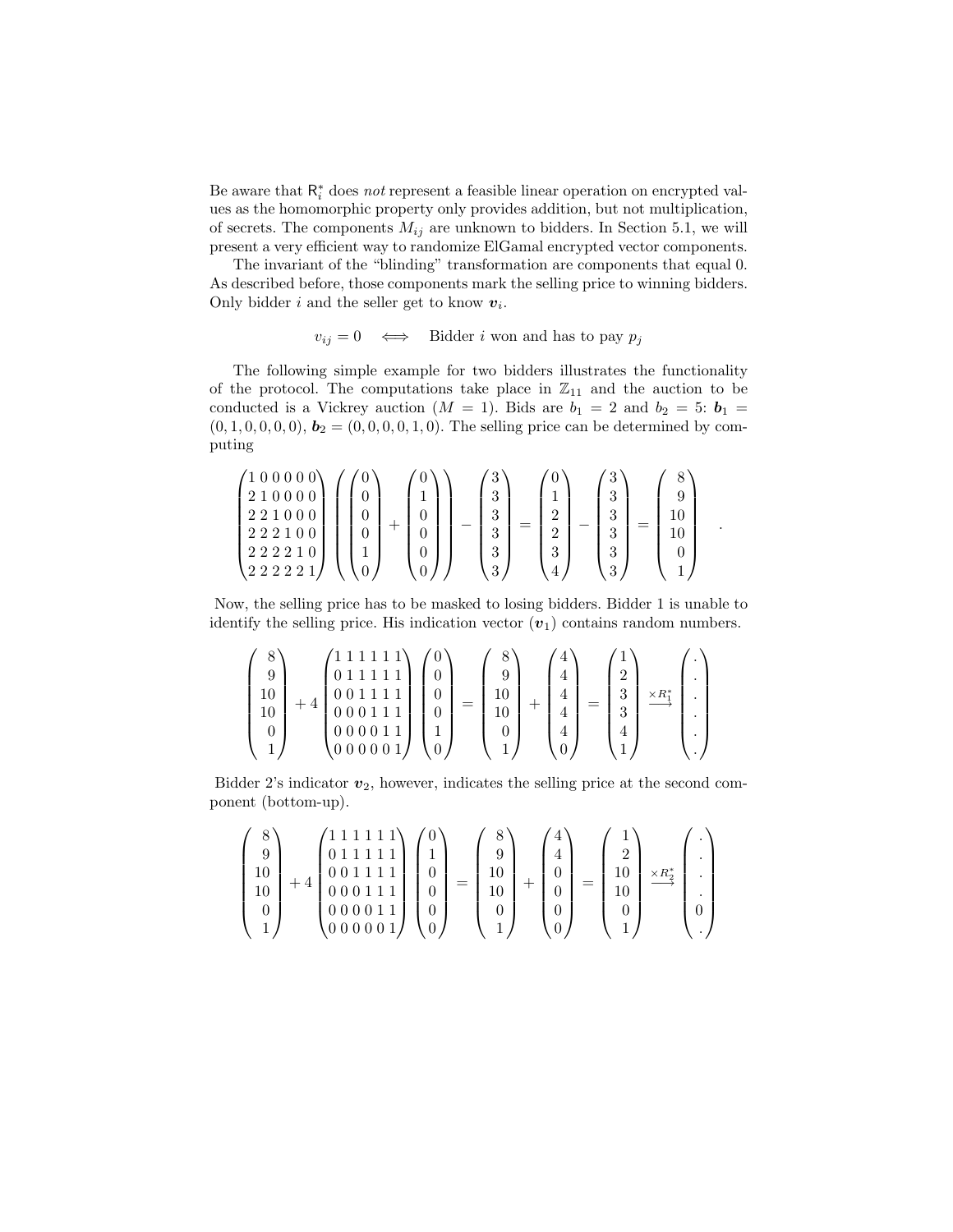#### 5.1 Implementation using ElGamal Encryption

The following implementation of the protocol is based on a distributed version of ElGamal cipher and uses several zero-knowledge proofs like Schnorr's proof of knowledge of a discrete logarithm [29], Chaum and Pedersen's proof of equality of discrete logarithms [30], and Cramer, Damgård, and Schoenmaker's proof of partial knowledge [31]. It is much more efficient than a previous version [32] that was based on verifiable secret sharing. Indices  $+i$  and  $\times i$  are used to indicate additive and multiplicative shares, respectively.

ElGamal cipher [33] is a probabilistic public-key cryptosystem that provides two very useful properties: homomorphic and semantically secure encryption [34]. p and q are large primes so that q divides  $p-1$ .  $\mathbb{G}_q$  denotes  $\mathbb{Z}_p$ 's unique multiplicative subgroup of order q. The private key is  $x \in \mathbb{Z}_q$ , the public key  $y = g^x$   $(g \in \mathbb{G}_q)$ . A message  $m \in \mathbb{G}_q$  is encrypted by computing the ciphertext tuple  $(\alpha, \beta) = (my^r, g^r)$  where r is an arbitrary number in  $\mathbb{Z}_q$ . A message is decrypted by computing  $\frac{\alpha}{\beta^x} = \frac{my^r}{(g^r)^3}$  $\frac{my}{(g^r)^x} = m$ . The product of two ciphertexts  $(\alpha \alpha', \beta \beta')$  represents an encryption of the plaintexts' product mm' (homomorphic property). We will now describe how to apply the ElGamal cryptosystem as a fully private, i.e. non-threshold, multiparty computation scheme.

- **Distributed key generation:** Each participant chooses  $x_{+i}$  at random and publishes  $y_{\times i} = g^{x_{+i}}$  along with a zero-knowledge proof of knowledge of  $y_{\times i}$ 's discrete logarithm using [29]. The public key is  $y = \prod_{i=1}^{n} y_{\times i}$ , the private key is  $x = \sum_{i=1}^{n} x_{+i}$ . The broadcast round complexity and the computational complexity of the key generation are  $\mathcal{O}(1)$ .
- Distributed decryption: Given an encrypted message  $(\alpha, \beta)$ , each participant publishes  $\beta_{\times i} = \beta^{x_{+i}}$  and proves its correctness (as described in [30]). The plaintext can be derived by computing  $\frac{\alpha}{\prod_{i=1}^n \beta_{\times i}}$ . Like the key generation, the decryption can be performed in constant time.
- **Random Exponentiation:** A given encrypted value  $(\alpha, \beta)$  can easily be raised to the power of an unknown random number  $M = \sum_{i=1}^{n} m_{+i}$  whose addends can be freely chosen by the participants if each bidder publishes  $(\alpha^{m_{+i}}, \beta^{m_{+i}})$ and proves the equality of logarithms. The product of the published ciphertexts yields  $(\alpha^M, \beta^M)$ . Random Exponentiation can thus be executed in a single step. Random exponentiation was the bottleneck of our previous auction protocol [32] that was based on verifiable secret sharing.

What follows is the step-by-step protocol specification for bidder  $a$  and his bid  $b_a$ .  $i, h \in \{1, 2, \ldots, n\}$ , and  $j, b_a \in \{1, 2, \ldots, k\}$ .  $Y \in \mathbb{G}_q \backslash \{1\}$  is known to all bidders.

- 1. Choose  $x_{+a}$  and  $\forall i, j : m_{ij}^{+a}, r_{aj} \in \mathbb{Z}_q^*$  at random.
- 2. Publish  $y_{\times a} = g^{x_{+a}}$  along with a zero-knowledge proof of knowledge of  $y_{\times a}$ 's discrete logarithm using [29].
- 3. Compute  $y = \prod_{i=1}^{n} y_{\times i}$ .
- 4.  $\forall j$ : Set  $b_{aj} =$  $\int Y$  if  $j = b_a$  $\begin{cases} a & \text{if } j = a \text{ and } \text{the } a_j = b_{aj}y^{r_{aj}} \text{ and } \beta_{aj} = g^{r_{aj}}. \end{cases}$ <br>1 else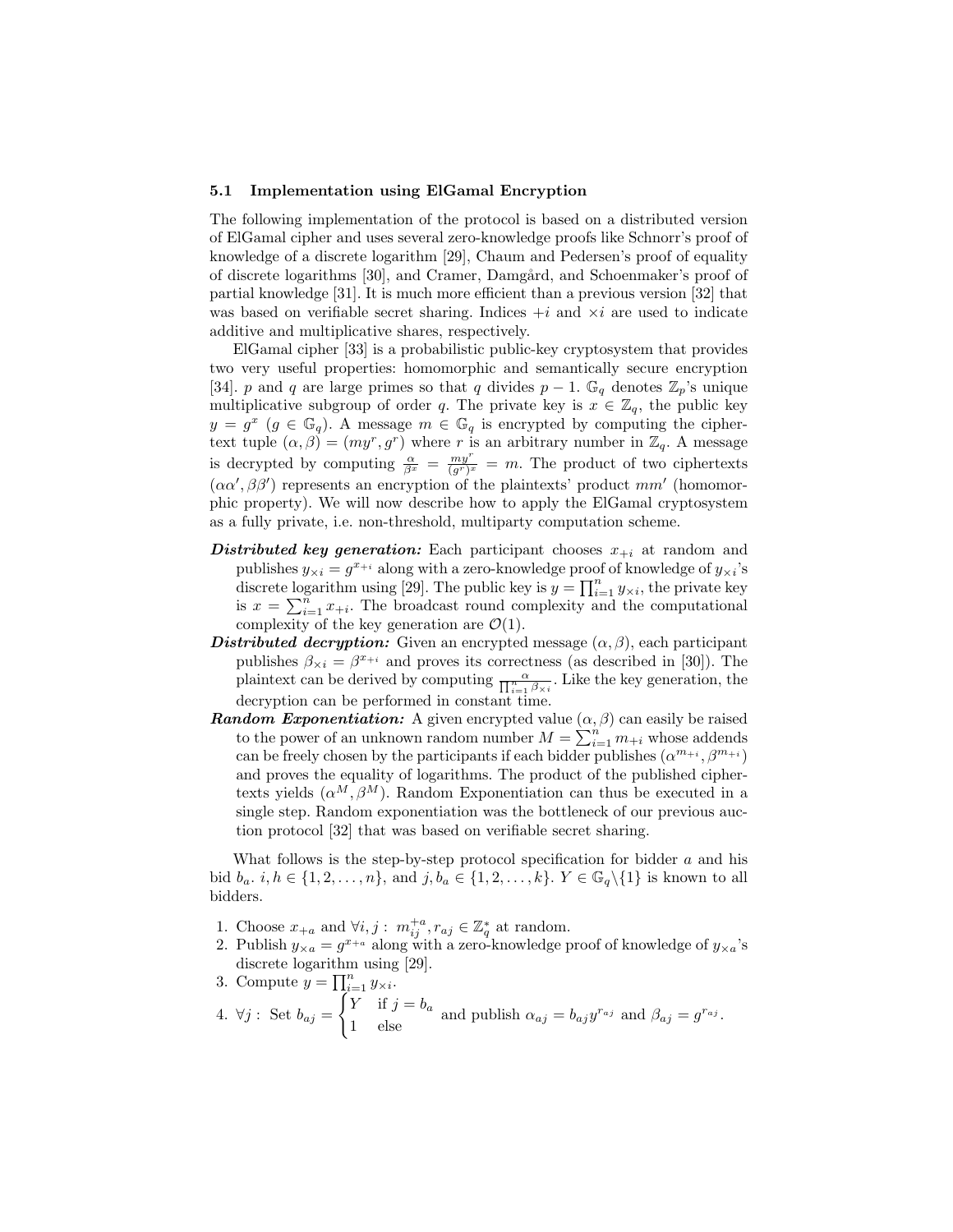5. Prove that  $\forall j: \log_g(\beta_{aj})$  equals either  $\log_y(\alpha_{aj})$  or  $\log_y(\frac{\alpha_{aj}}{Y})$  ([31]), and that  $\log_y$  $\prod_{j=1}^k \alpha_{aj}$ Y  $\setminus$  $=\log_g$  $\sqrt{ }$  $\left(\prod_{k=1}^{k} x_k\right)$  $j=1$  $\beta_{aj}$  $\setminus$  $(30).$ 

6. Compute<sup>4</sup> 
$$
\forall i, j : \gamma_{ij} = \frac{\prod_{h=1}^{n} \prod_{d=j}^{k} (\alpha_{hd} \alpha_{h,d+1}) \left( \prod_{d=1}^{j} \alpha_{id} \right)^{2M+2}}{Y^{2M+1}}
$$
 and  $\delta_{ij} = \prod_{h=1}^{n} \prod_{d=j}^{k} (\beta_{hd} \beta_{h,d+1}) \left( \prod_{d=1}^{j} \beta_{id} \right)^{2M+2}$ .

- 7. Publish  $\forall i, j : \gamma_{ij}^{\times a} = (\gamma_{ij})^{m_{ij}^{+a}}$  and  $\delta_{ij}^{\times a} = (\delta_{ij})^{m_{ij}^{+a}}$  with a proof of their correctness ([30]).
- 8. Send  $\forall i, j : \varphi_{ij}^{\times a} = (\prod_{h=1}^n \delta_{ij}^{\times h})^{x+a}$  with a proof of using the same  $x_{+a}$  as in step 2 ([30]) to the seller who publishes all  $\varphi_{ij}^{\times h}$  and the corresponding proofs of correctness for each  $i, j, h \neq i$  after having received all of them.

9. Compute 
$$
v_{aj} = \frac{\prod_{i=1}^{n} \gamma_{aj}^{\times i}}{\prod_{i=1}^{n} \varphi_{aj}^{\times i}}
$$
.

10. If  $v_{aw} = 1$  for any w, then bidder a is a winner of the auction.  $p_w$  is the selling price.

The final steps are conducted in a way that allows the seller to assemble all decrypted indicators before the bidders can compute them. This prevents a winning bidder from aborting the protocol after having learned the auction result. Alternatively, a sub-protocol that enables "fair exchange of secrets" could be used while including the seller into the secret sharing process.

Assuming the random oracle model that allows non-interactive zero-knowledge proofs, the protocol requires just three rounds of interaction (four rounds including joint key generation).

## 5.2 The Problem of Equal Bids

When two or more bidders have the  $(M + 1)$ st highest bid in common, the protocol yields no winners. There is no information revelation in this case, except that there has been a tie on the  $(M + 1)$ st highest bid. However, this might be used by a group of malicious bidders who submit equal bids on purpose to learn about the selling price. If the tie is undetected, their bids were lower than the selling price. If the protocol fails, their bids were at least as high as the selling price would have been (without their participation). Besides, ties can be used to destroy the protocol's robustness, as tieing bidders can anonymously disrupt the auction. In the following, we will discuss three different methods to circumvent the tie problem. The first two avoid ties while the last one identifies ties.

 $\frac{4}{4}$   $\alpha_{h,k+1}$  and  $\beta_{h,k+1}$  are defined as 1 for any h.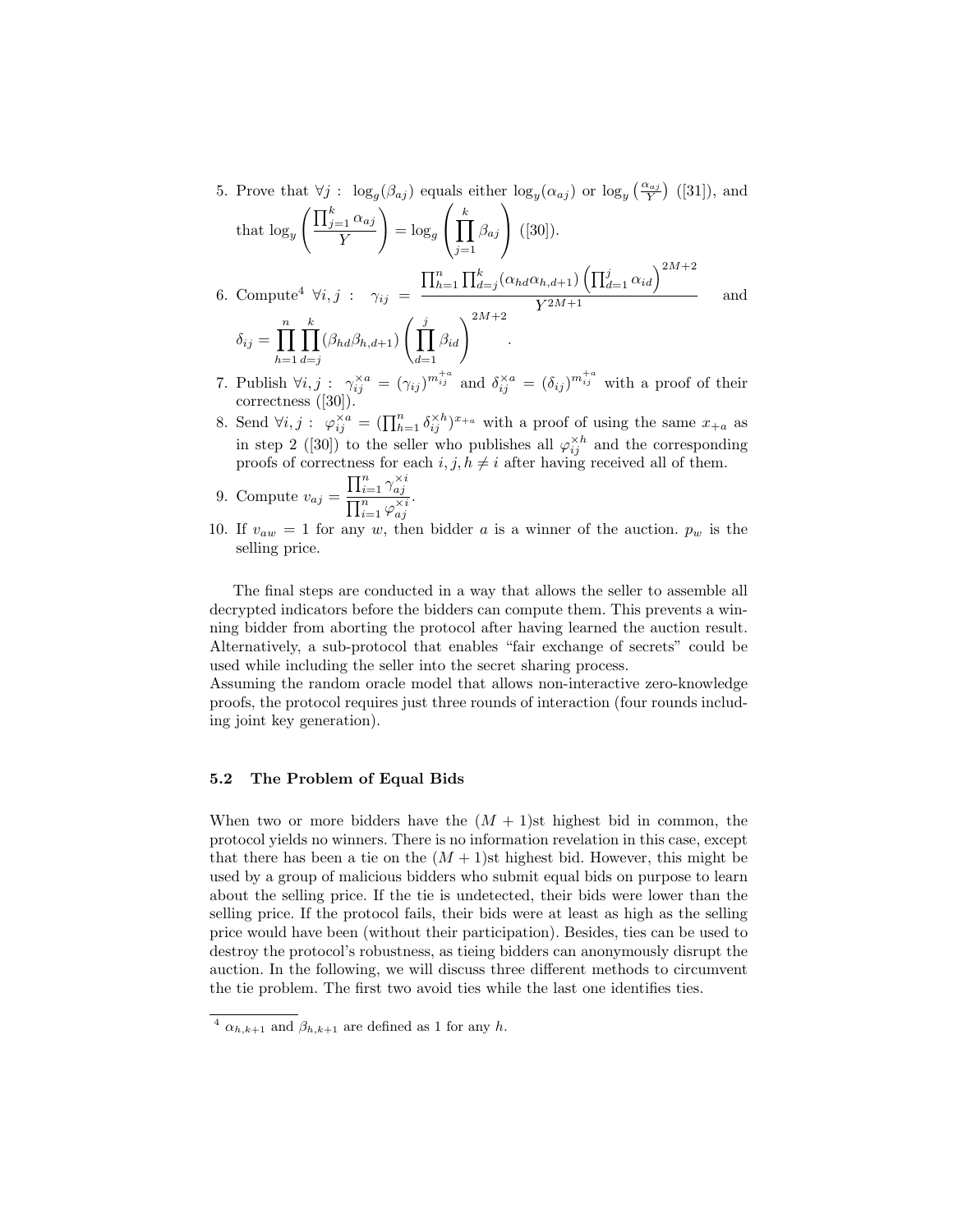"Interlacing" Vector Components (Int) A straight-forward way to avoid the problem is to increase the number of components in  $v_i$  from k to nk and insert bidder i's bid in row  $nj + i - 1$ . This increases the computational complexity to  $\mathcal{O}(n^2k)$ . Unfortunately, this method reveals the identity of one of the  $(M+1)$ st highest bidders to the winners.

**Preventing Equal Bids (PRE)** Exact bid amounts  $b_i$  can be computed by summing up the components of  $\mathsf{L}\mathbf{b}_i$ . The equality of bids can be detected by computing  $(b_i - b_h)M_{ih}$  for each pair of bids, requiring  $\frac{n^2 - n}{2}$  comparisons. When equal bids have been detected,  $k$  extra rows might be inserted similar to the previous technique. As  $n < k$  in most reasonable auction settings, the computational complexity per bidder remains  $\mathcal{O}(nk)$  when bids are pairwise different. The exact complexity is  $\mathcal{O}(nkT)$ , where  $T = n - |\{b_i\}_{i=1}^n| + 1$ . This technique is generally less complex than the previous one (they are equally complex for the extreme case when all bids are equal). Due to the revelation of equal bids, there is no incentive for malicious bidders to use ties on purpose anymore. However, malicious bidders can try to "guess" bids, i.e., they submit various differing bids and hope for ties, because ties reveal opponents' bids.

Determining Ties (DET) Instead of trying to avoid ties, we can locate the position of ties. As mentioned before, ties only inhibit the protocol when they occur at the  $(M + 1)$ st-highest bid. For this reason, "bad" ties always indicate the selling price. The following method marks ties if they prevent the regular protocol from working.  $\sum_{i=1}^{n} b_i - te$  is a vector that contains zeros if t bidders share the same bid at the corresponding position  $(1 \lt t \leq n)$ . "Good" ties can be masked by adding  $(n+1)$  ( $L \sum_{i=1}^{n} b_i - (t + u)e$ ) where  $0 \le u \le M$  and  $M + 1 \le t + u \le n$ . The resulting vector contains a zero when t bids are equal and there are u bids higher than the tie. The preceding factor  $(n + 1)$  is large enough to ensure that both addends do not add up to zero. Finally, the position of the tie (which is the selling price) has to be made invisible to losing bidders like in Section 5. This can be done by adding  $(n^2 + 2n + 1)(U - I)b_a$ .

Concluding, this method requires the additional computation of indicators

$$
\mathbf{v}_{atu}' = \left(\sum_{i=1}^{n} \mathbf{b}_i - t\mathbf{e} + (n+1) \left(\mathbf{L} \sum_{i=1}^{n} \mathbf{b}_i - (t+u)\mathbf{e}\right) + (n^2 + 2n + 1)(\mathbf{U} - \mathbf{I})\mathbf{b}_a\right) \mathbf{R}_{atu}^* =
$$

$$
= \left((\mathbf{L} + (n+1)\mathbf{I}) \sum_{i=1}^{n} \mathbf{b}_i - (nt + nu + 2t + u)\mathbf{e} + (n^2 + 2n + 1)(\mathbf{U} - \mathbf{I})\mathbf{b}_a\right) \mathbf{R}_{atu}^*,
$$

which increases the overall computational complexity to  $\mathcal{O}(n^2kM)$ . Information revelation is low compared with the previous two methods if we assume that ties happen "accidently" which can be justified by the fact that there is no gain by using equal bids strategically. Winning bidders learn that the selling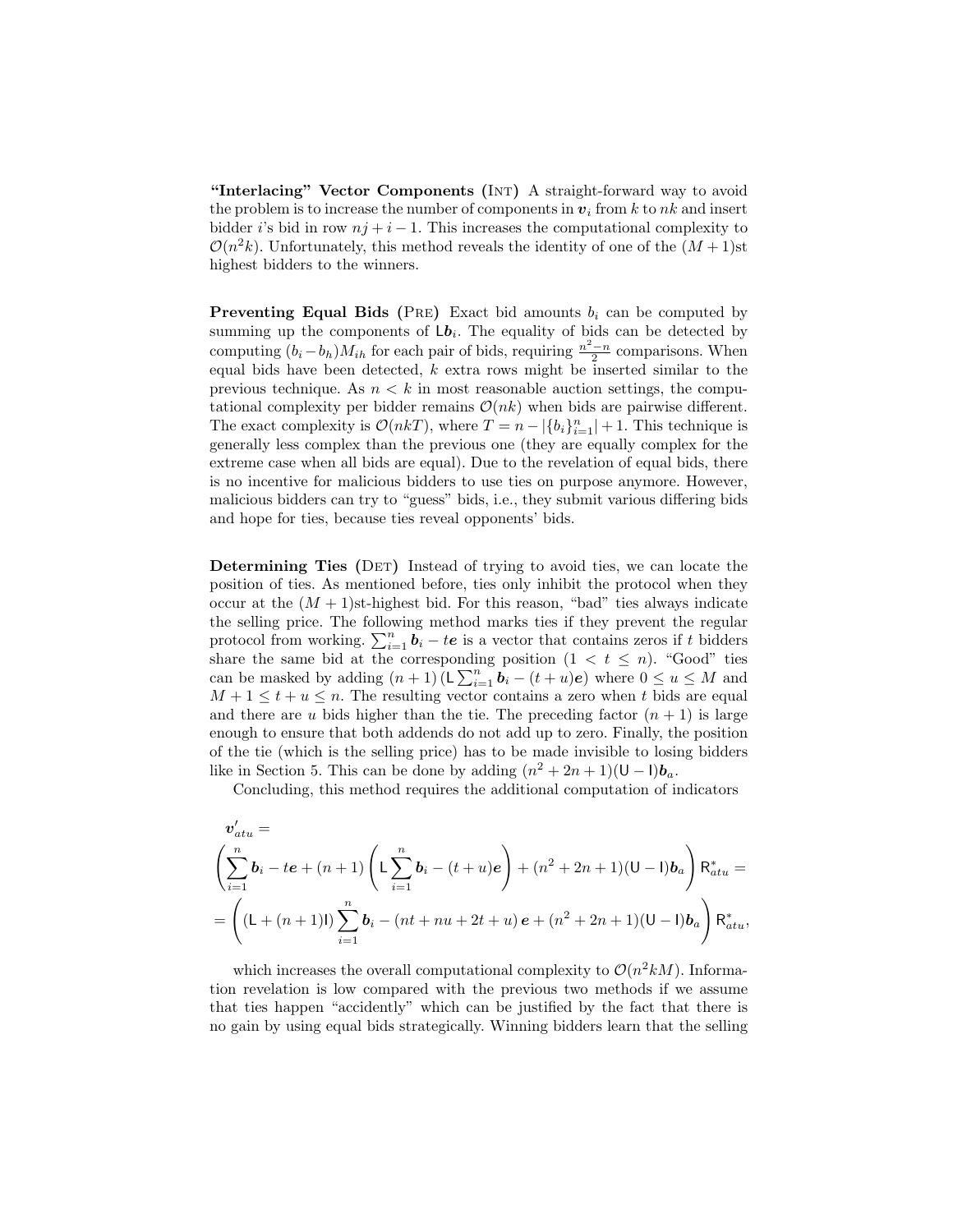price was shared by  $t$  bidders and that there were  $u$  higher bids. In contrast to the previous two methods, not a single bid origin, i.e. a bidder's identity, is uncovered.

Suppose we have the following compilation of bids  $(M = 1, 0)$  computation takes place in  $\mathbb{Z}_{11}$ :

$$
\boldsymbol{b}_1 = \begin{pmatrix} 0 \\ 1 \\ 0 \\ 0 \\ 0 \\ 0 \end{pmatrix}, \quad \boldsymbol{b}_2 = \begin{pmatrix} 0 \\ 1 \\ 0 \\ 0 \\ 0 \\ 0 \end{pmatrix}, \quad \boldsymbol{b}_3 = \begin{pmatrix} 0 \\ 0 \\ 0 \\ 1 \\ 0 \\ 0 \end{pmatrix}, \quad \text{and} \quad \boldsymbol{b}_4 = \begin{pmatrix} 0 \\ 0 \\ 0 \\ 1 \\ 0 \\ 0 \end{pmatrix}
$$

.

The first two  $(t = 2, u \in \{0, 1\})$  indicators look like this (before being masked for each bidder):

$$
\begin{pmatrix} 0 \\ 2 \\ 0 \\ 2 \\ 0 \\ 0 \end{pmatrix} - \begin{pmatrix} 2 \\ 2 \\ 2 \\ 2 \\ 2 \\ 0 \end{pmatrix} + 5 \begin{pmatrix} 0 \\ 2 \\ 2 \\ 4 \\ 4 \\ 4 \end{pmatrix} - \begin{pmatrix} 2 \\ 2 \\ 2 \\ 2 \\ 2 \\ 4 \end{pmatrix} = \begin{pmatrix} 2 \\ 2 \\ 2 \\ 2 \\ 2 \\ 3 \end{pmatrix} = \begin{pmatrix} 10 \\ 0 \\ 9 \\ 10 \\ 8 \\ 8 \end{pmatrix} \times R_{1,2,0}^* \begin{pmatrix} . \\ 0 \\ . \\ . \end{pmatrix}
$$

$$
\begin{pmatrix} 0 \\ 2 \\ 0 \\ 2 \\ 2 \\ 0 \end{pmatrix} - \begin{pmatrix} 2 \\ 2 \\ 2 \\ 2 \\ 2 \\ 2 \end{pmatrix} + 5 \begin{pmatrix} 0 \\ 2 \\ 2 \\ 4 \\ 4 \end{pmatrix} - \begin{pmatrix} 3 \\ 3 \\ 3 \\ 4 \\ 3 \end{pmatrix} = \begin{pmatrix} 5 \\ 6 \\ 4 \\ 5 \\ 3 \\ 3 \end{pmatrix} \times R_{1,2,1}^* \begin{pmatrix} . \\ . \\ . \\ . \end{pmatrix}
$$

For  $t > 2$  the first difference contains no zeros, leading to random vectors.

## 5.3 Round vs. Computational Complexity

General fully private MPC is possible (in the computational model) when assuming weak robustness [35, 36]. This means that computational complexity could be drastically reduced by working with the currently most efficient scheme based on homomorphic encryption [37], which allows multiplication of encrypted values in three rounds. Different vectors that indicate prices by zeros can be multiplied into a single vector. This can be used to simplify the computation of indication vectors without any tie problems  $(0 \le u \le M)$ .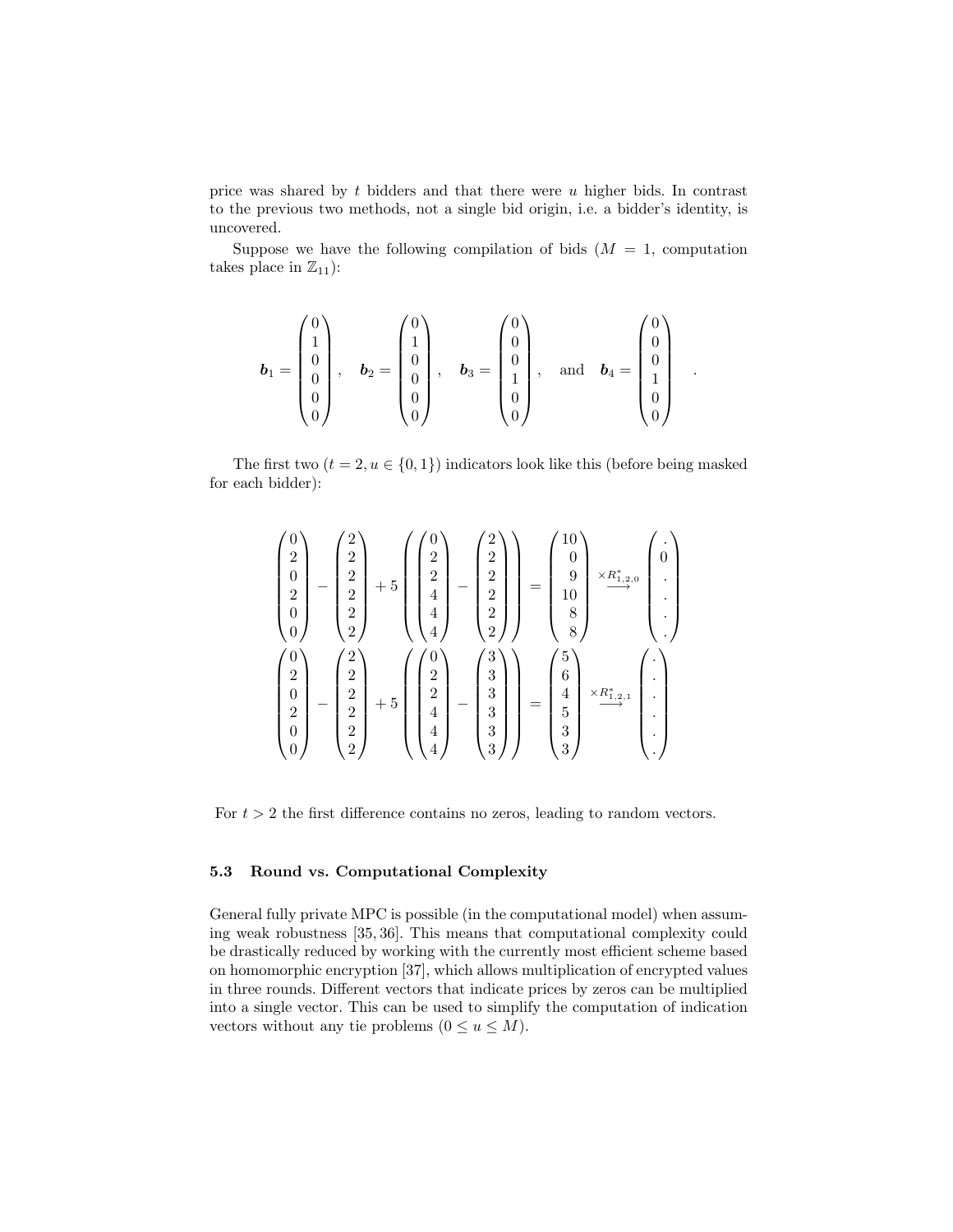$$
\boldsymbol{v}_{au}=(\textsf{L}-\textsf{I})\sum_{i=1}^{n}\boldsymbol{b}_{i}-u\boldsymbol{e}, \qquad \boldsymbol{v}_{a}=\left(\begin{pmatrix} \prod_{u=0}^{M}v_{au1}\\ \prod_{u=0}^{M}v_{au2}\\ \vdots\\ \prod_{u=0}^{M}v_{auj}\end{pmatrix}+\textsf{U}\boldsymbol{b}_{a}\right)\textsf{R}_{a}^{*}
$$

This technique results in  $\mathcal{O}(\log M)$  rounds after all. Additionally, the new structure of  $v_a$  enables binary search (in public-price mode, see Section 6) which furthermore decreases the computational complexity to  $\mathcal{O}(\log k \log M)$ ). Please note, that bidders still need to submit k bid values.

However, MPC based on homomorphic encryption is currently only possible for factorization based encryption schemes like Paillier encryption [38]. In contrast to discrete logarithm based schemes, the joint generation of secret keys needed for such schemes is very inefficient [39–41], especially when requiring full privacy. There is (yet) no general MPC scheme based on ElGamal encryption.

## 6 Conclusion

We presented a novel cryptographic auction protocol where bidders jointly compute the auction outcome in a constant number of rounds (three when assuming the random oracle model). The price we pay for round complexity that does neither depend on the number of bidders  $n$  nor on the number of possible bids  $k$  is computational complexity that is linear in k. However, experimental results indicate that the computational amount and message sizes are manageable in many realistic settings, despite its linearity in  $k$ .

The protocol complies with the highest standard of privacy possible: it is safe for a single bidder no matter how many of the other participants collude. The only agent being able to discover who won the auction besides the concerned bidders is the seller. We are not aware of any auction protocol, that achieves a similar level of privacy. Only computationally unbounded adversaries can uncover information. When using verifiable secret sharing instead of homomorphic encryption (like in [32]), only bid statistics are revealed to less than  $n-1$  unbounded adversaries. As the protocol is publicly verifiable, malicious bidders that do not follow the protocol will be detected immediately and can be excluded from the set of bidders.

Table 1 shows the complexity of the protocol. When the selling price does not need to be protected ("public price"), the computational complexity can be reduced by just computing one value for all bidders that indicates the selling price  $p_w$ . Winning bidders can prove their claims to the seller by showing that  $(\alpha_{iw}, \beta_{iw})$  is an encryption of Y. However, winning bidders are able to remain silent if they dislike the selling price (violating non-repudiation) in public-price mode. This could be circumvented by forcing all bidders to open their commitments for the selling price, thus proving to the seller whether they won or lost.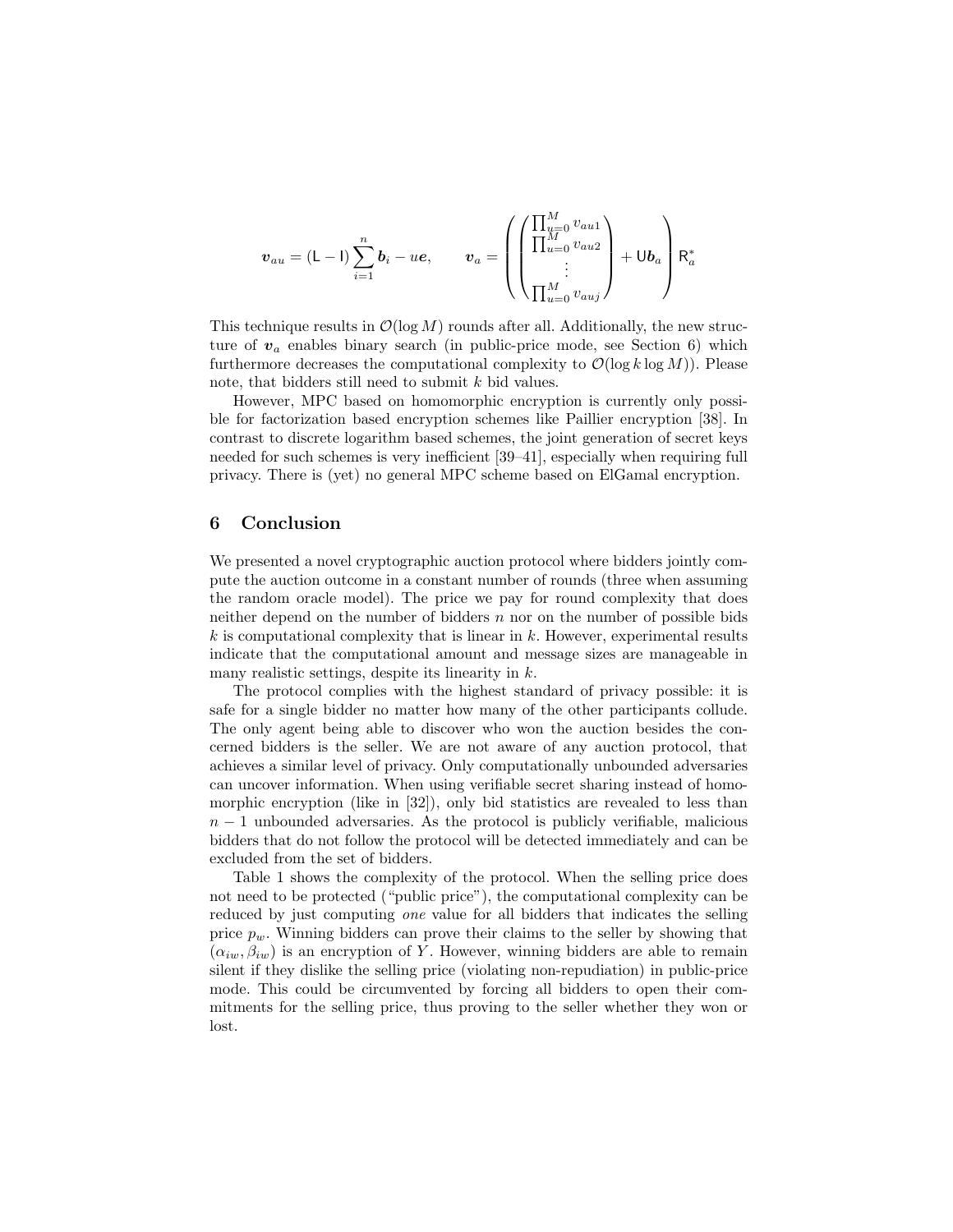| Price Rounds | Computation (exponentiations) |  |                                                                                                         |
|--------------|-------------------------------|--|---------------------------------------------------------------------------------------------------------|
|              |                               |  | Private $\mathcal{O}(1)$ INT: $\mathcal{O}(n^2k)$ , PRE: $\mathcal{O}(nkT)$ , DET: $\mathcal{O}(n^2kM)$ |
|              |                               |  | Public $\mathcal{O}(1)$ INT: $\mathcal{O}(nk)$ , PRE: $\mathcal{O}(kT)$ , DET: $\mathcal{O}(n k M)$     |

n: bidders, k: prices/possible bids,  $M$ : units to be sold,  $T$ : ties Table 1. Protocol complexity (computation per bidder)

The protocol can be easily adapted to execute first-price or ascending (e.g. English) auctions. The latter might be useful in common-value scenarios where valuations interdepend. In the future, we intend to apply the presented techniques to solve tractable instances of combinatorial auctions like general multiunit or linear-good auctions while maintaining full privacy.

# References

- 1. Vickrey, W.: Counter speculation, auctions, and competitive sealed tenders. Journal of Finance 16 (1961) 8–37
- 2. Rothkopf, M.H., Teisberg, T.J., Kahn, E.P.: Why are Vickrey auctions rare? Journal of Political Economy 98 (1990) 94–109
- 3. Rothkopf, M.H., Harstad, R.M.: Two models of bid-taker cheating in Vickrey auctions. Journal of Business 68 (1995) 257–267
- 4. Sandholm, T.: Limitations of the Vickrey auction in computational multiagent systems. In: Proceedings of the 2nd International Conference on Multiagent Systems (ICMAS), Menlo Park, CA, AAAI Press (1996) 299–306
- 5. Brandt, F., Weiß, G.: Vicious strategies for Vickrey auctions. In Müller, J., Andre, E., Sen, S., Frasson, C., eds.: Proceedings of the 5th International Conference on Autonomous Agents, ACM Press (2001) 71–72
- 6. Brandt, F., Weiß, G.: Antisocial agents and Vickrey auctions. In Meyer, J.J.C., Tambe, M., eds.: Intelligent Agents VIII. Volume 2333 of Lecture Notes in Artificial Intelligence (LNAI)., Springer (2001) 335–347 Revised papers from the 8th Workshop on Agent Theories, Architectures and Languages.
- 7. Brandt, F.: Cryptographic protocols for secure second-price auctions. In Klusch, M., Zambonelli, F., eds.: Cooperative Information Agents V. Volume 2182 of Lecture Notes in Artificial Intelligence (LNAI)., Springer (2001) 154–165
- 8. Wurman, P., Walsh, W., Wellman, M.: Flexible double auctions for electronic commerce: Theory and implementation. Decision Support Systems 24 (1998) 17– 27
- 9. Franklin, M.K., Reiter, M.K.: The design and implementation of a secure auction service. IEEE Transactions on Software Engineering 22 (1996) 302–312
- 10. Abe, M., Suzuki, K.: M+1-st price auction using homomorphic encryption. In: Proceedings of the 5th International Conference on Public Key Cryptography (PKC). Volume 2274 of Lecture Notes in Computer Science (LNCS)., Springer (2002) 115– 224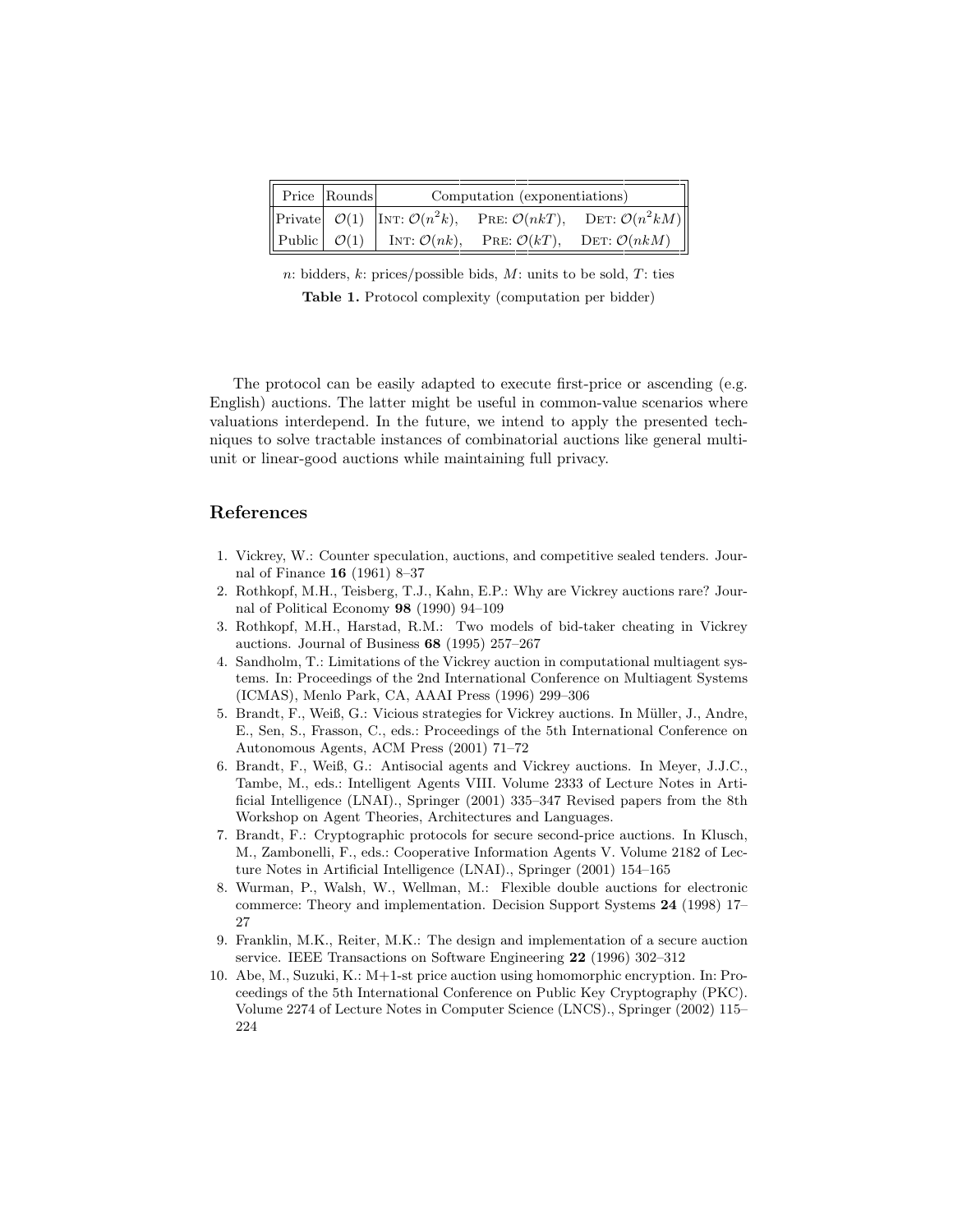- 11. Abe, M., Suzuki, K.: Receipt-free sealed-bid auction. In: Proceedings of the 1st Information Security Conference (ISC). Volume 2433 of Lecture Notes in Computer Science (LNCS). (2002) 191–199
- 12. Baudron, O., Stern, J.: Non-interactive private auctions. In: Proceedings of the 5th Annual Conference on Financial Cryptography (FC). (2001) 300–313
- 13. Cachin, C.: Efficient private bidding and auctions with an oblivious third party. In: Proceedings of the 6th ACM Conference on Computer and Communications Security. (1999) 120–127
- 14. Harkavy, M., Tygar, J.D., Kikuchi, H.: Electronic auctions with private bids. In: Proceedings of the 3rd USENIX Workshop on Electronic Commerce. (1998) 61–74
- 15. Jakobsson, M., Juels, A.: Mix and match: Secure function evaluation via ciphertexts. In: Proceedings of the 6th Asiacrypt Conference. Volume 1976 of Lecture Notes in Computer Science (LNCS)., Springer (2000) 162–177
- 16. Kikuchi, H.: (M+1)st-price auction protocol. In: Proceedings of the 5th Annual Conference on Financial Cryptography (FC). Volume 2339 of Lecture Notes in Computer Science (LNCS)., Springer (2001) 351–363
- 17. Kikuchi, H., Harkavy, M., Tygar, J.D.: Multi-round anonymous auction protocols. In: Proceedings of the 1st IEEE Workshop on Dependable and Real-Time E-Commerce Systems. (1998) 62–69
- 18. Kikuchi, H., Hotta, S., Abe, K., Nakanishi, S.: Resolving winner and winning bid without revealing privacy of bids. In: Proceedings of the International Workshop on Next Generation Internet (NGITA). (2000) 307–312
- 19. Kudo, M.: Secure electronic sealed-bid auction protocol with public key cryptography. IEICE Transaction Fundamentals E81-A (1998)
- 20. Lipmaa, H., Asokan, N., Niemi, V.: Secure Vickrey auctions without threshold trust. In Blaze, M., ed.: Proceedings of the 6th Annual Conference on Financial Cryptography (FC). Volume 2357 of Lecture Notes in Computer Science (LNCS)., Springer (2002) to appear.
- 21. Naor, M., Pinkas, B., Sumner, R.: Privacy preserving auctions and mechanism design. In: Proceedings of the 1st ACM Conference on Electronic Commerce, ACM Press (1999) 129–139
- 22. Sako, K.: An auction protocol which hides bids of losers. In: Proceedings of the 3rd International Conference on Public Key Cryptography (PKC). Volume 1751 of Lecture Notes in Computer Science (LNCS)., Springer (2000) 422–432
- 23. Sakurai, K., Miyazaki, S.: A bulletin-board based digital auction scheme with bidding down strategy - Towards anonymous electronic bidding without anonymous channels nor trusted centers. In: Proceedings of the International Workshop on Cryptographic Techniques and E-Commerce. (1999) 180–187
- 24. Song, D.X., Millen, J.K.: Secure auctions in a publish/subscribe system. Available at http://www.csl.sri.com/users/millen/ (2000)
- 25. Viswanathan, K., Boyd, C., Dawson, E.: A three phased schema for sealed bid auction system design. In: Proceedings of the Australasian Conference for Information Security and Privacy (ACISP). Lecture Notes in Computer Science (LNCS) (2000) 412–426
- 26. Watanabe, Y., Imai, H.: Reducing the round complexity of a sealed-bid auction protocol with an off-line TTP. In: Proceedings of the 7th ACM Conference on Computer and Communications Security, ACM Press (2000) 80–86
- 27. Sakurai, K., Miyazaki, S.: An anonymous electronic bidding protocol based on a new convertible group signature scheme. In: Proceedings of the 5th Australasian Conference on Information Security and Privacy (ACISP2000). Volume 1841 of Lecture Notes in Computer Science (LNCS)., Springer (2000) 385–399